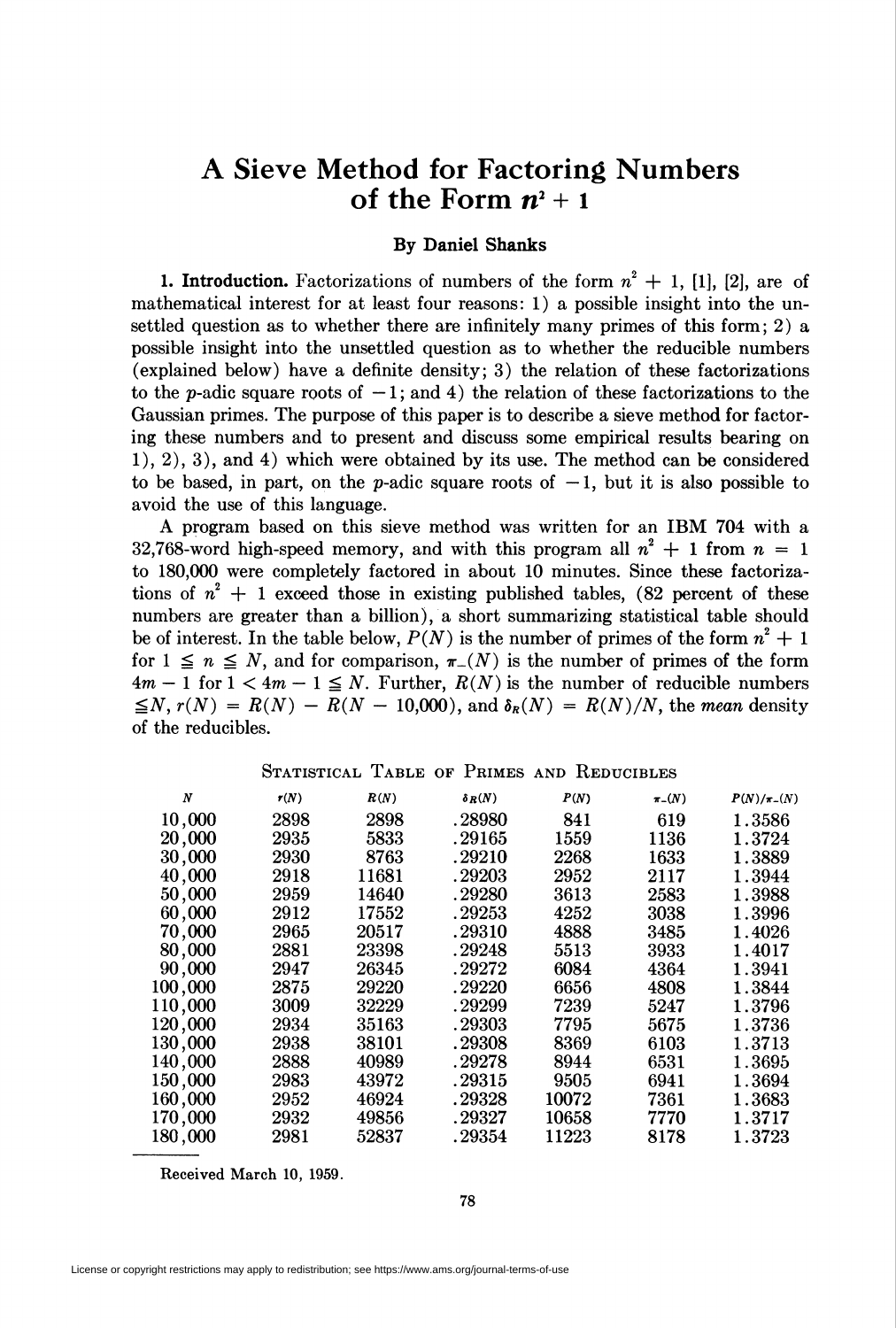2. The Sieve. The sieve method (substantially more complicated than that of Eratosthenes) is based on the facts listed in the following theorem. Since many of these are well known and the rest can be easily verified, no proof need be given.

**THEOREM.** For every prime p of the form  $4m + 1$  and every positive integer k there are two and only two positive solutions of:

$$
(1) \qquad \qquad \begin{cases} \qquad n < p^k \\ n^2 + 1 \equiv 0 \pmod{p^k} .\end{cases}
$$

If we call these  $A_k$  and  $B_k$ , then

(2)  $A_k + B_k = p^k$ ,

and if

$$
(3) \t\t\t h \equiv \tfrac{1}{2}(p+1)A_1 \pmod{p},
$$

and

$$
(4) \tCk \equiv h(Ak2 + 1)/pk \pmod{p},
$$

the  $A_k$  for  $k = 2, 3, \cdots$  may be computed recursively from  $A_1$  by

$$
(5) \hspace{3.1em} A_{k+1} = A_k + C_k p^k.
$$

Further, for all positive  $n$ ,

 $n^2 + 1 \equiv 0 \pmod{p^k}$ ,

if and only if  $n$  is given by one of the *linear* forms:

(6) 
$$
n = \begin{cases} A_k + mp^k \\ B_k + mp^k \end{cases} \qquad (m = 0, 1, 2, \cdots),
$$

and aside from these factors of  $n^2 + 1$  (obtained as p runs through all primes of the form  $4m + 1$ ) the only other prime-power factors are the obvious

(7) 
$$
n^2 + 1 \equiv 0 \pmod{2} \text{ for } n \equiv 1 \pmod{2}
$$

We will adopt the convention that  $A_1$  is the *smaller* of the two roots of (1) for  $k = 1$ , and note that this implies:

$$
(8) \t\t\t A_1 < \tfrac{1}{2}p < B_1,
$$

but it does not imply that  $A_k < B_k$  if  $k > 1$ . For example, let  $p = 5$ . Then  $A_1 = 2$ . Thus  $h = 1$ , and for  $k = 1, 2, 3, \cdots$  we compute:

$$
A_k = 2, 7, 57, 182, 2057, 14557, \cdots
$$
  

$$
B_k = 3, 18, 68, 443, 1068, 1068, \cdots
$$

and note,  $A_5 > B_6$ .

We also have in this case the interesting *degeneracy*  $B_5 = B_6$ . While similarly, for  $p = 13$ , we have the degeneracy  $A_3 = A_4$ , it can be seen from (1), and it is important for the validity of the sieve method, that for every  $p$ :

$$
\begin{cases}\nA_1 < A_2 \\
B_1 < B_2\n\end{cases}
$$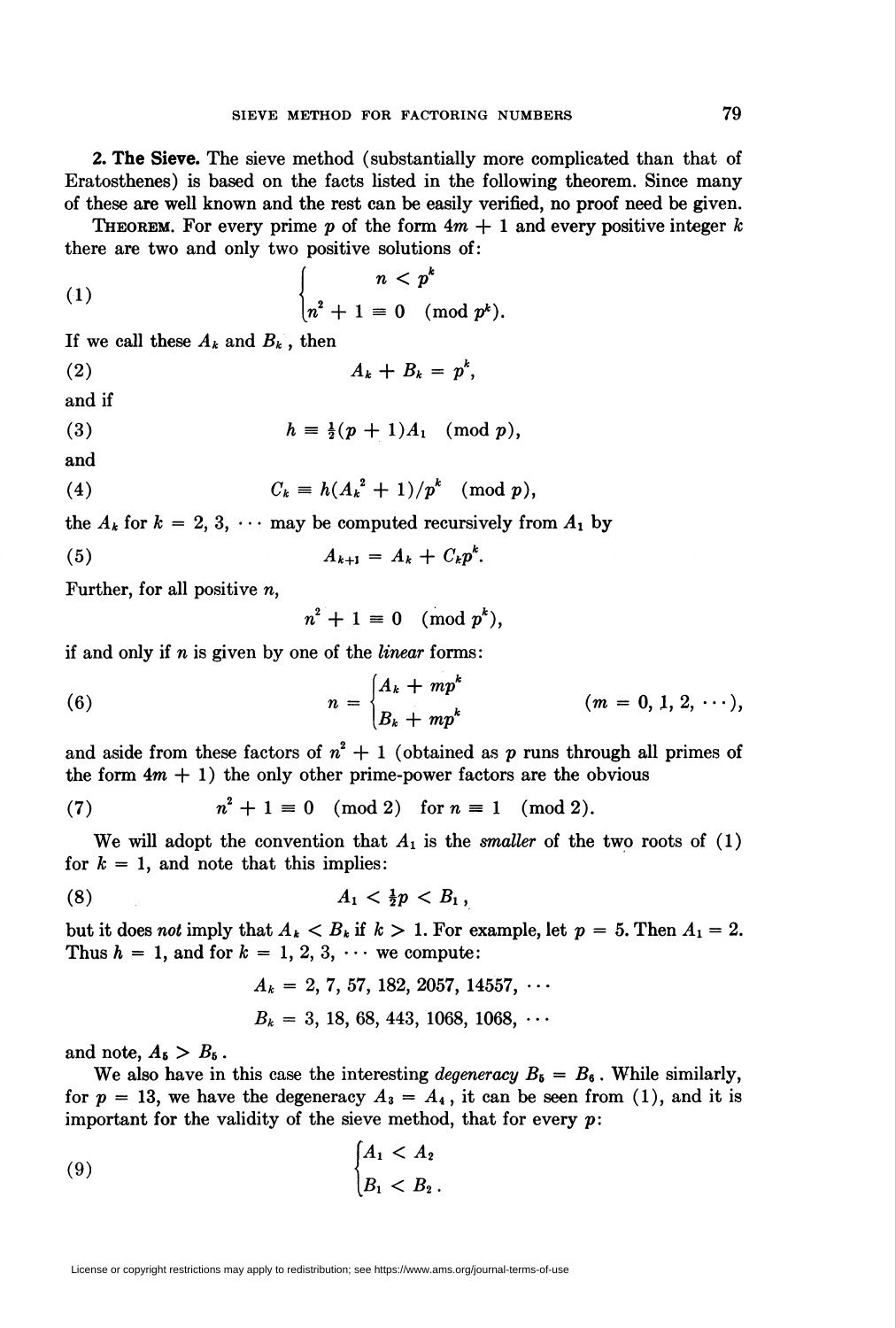Now suppose we wish to factor every  $n^2 + 1$  for  $1 \le n \le L$ . The sieve method proceeds as follows:

A.) In L contiguous cells we write the corresponding values of  $n^2 + 1$ .

B.) We now divide out the factor of 2 for each  $n = 2m + 1$ ,  $(m = 1, 2, \dots)$ and store the quotients back into the same cells.

C.) At  $n = 2$ , we find the number 5. This implies (see a general proof below) that 5 is a p and, corresponding to it,  $A_1 = 2$ . Using formulas (2) through (6), we factor a 5 from each n'th cell, where

$$
n = \begin{cases} 2 + m5 & (m = 1, 2, \cdots) \\ 3 + m5 & (m = 0, 1, 2, \cdots) \end{cases}
$$

and store back the quotients. Then a second 5 is factored for each

$$
n = \begin{cases} 7 + m25 \\ 18 + m25 \end{cases} \qquad (m = 0, 1, 2, \cdots)
$$

and so on until both  $A_k$  and  $B_k$  are greater than L. By now all factors of 5 have been removed.

D.) At  $n = 3$ , we now find the quotient 1. This means 3 is not an  $A_1$  number. It is, in fact, reducible (see below). We so record it and move on.

E.) At  $n = 4$ , we find 17 and divide out all factors of 17 as in C.

F.) At  $n = 5$ , we find 13 and divide out all factors of 13.

G.) Proceeding in this way we examine the contents of the  $n'$ th cell when we get to it, and find one of two cases.

1. The quotient is 1 and no new prime factor is contained in  $n^2 + 1$ .

2. The quotient is  $>1$ . In this case the quotient must be a new  $p = 4m + 1$ and  $n$  must be its corresponding  $A_1$  number. Proof: Since the quotient cannot have a factor of 2 or a prime of the form  $4m - 1$ , every prime factor must be a  $p = 4m + 1$ . But for such, a p, n must be  $A_1$ , for, if p had occurred in an earlier  $n^2 + 1$ , its  $A_1$  would have been encountered earlier and p would have been factored out. By (9),  $n^2 + 1$  is not divisible by  $p^2$ . Nor can n be simultaneously an  $A_1$  for two distinct primes, since from  $(8)$  the quotient:

$$
(A_1^2+1)/p \leq \frac{1}{2}A_1,
$$

and therefore cannot contain a second prime which (again by  $(8)$ ) must be  $>2A<sub>1</sub>$ .

This completes the proof, and shows we are obtaining complete factorizations without the use of any trial divisions and without the need to know in advance the primes of the form  $4m + 1$ . They are, in fact, being generated (though not in numerical order) by the process itself.

3. The Program. In the 704 program mentioned above the following changes were desirable or expedient.

a.) The sieve was started with  $-(n^2+1)$  in the n'th cell and the absolute value of each quotient was stored back in. If no division occurred in a particular cell the contents of this cell remained negative and this indicated that  $n^2 + 1$  was a prime.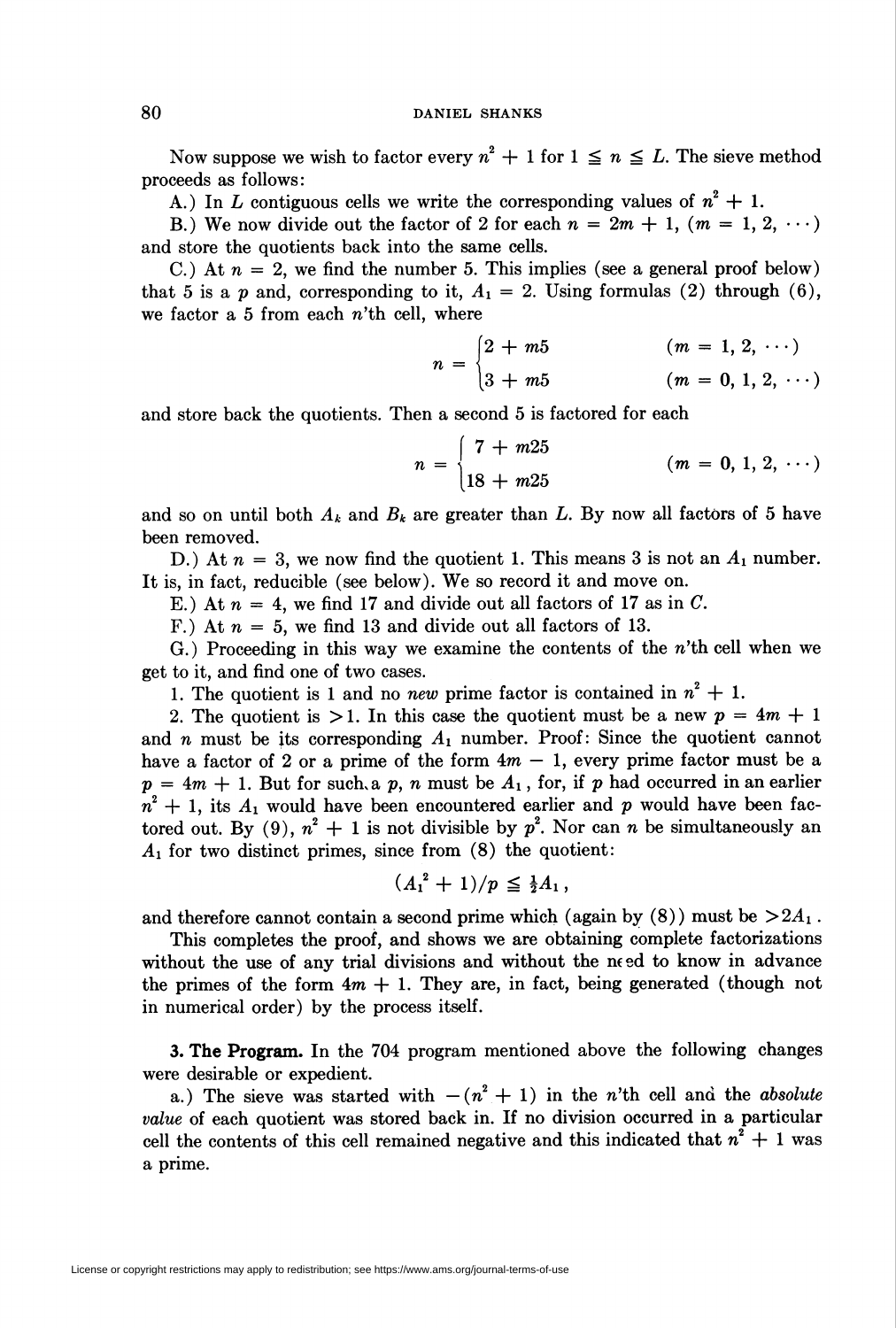b.) Since in a binary machine division by 2 is so simple, step B was combined with step A.

c.) The factoring out of any prime  $p$  began when n reached its  $B_1$  instead of its  $A_1$ . This saves time and memory and is equally valid.

d.) The linear forms, (6), are easily obtained by use of an index register. The high efficiency of this method makes possible over 3000 divisions/sec.

e.) The sieve is done in several segments. In a memory of 32,768 words, with 4096 words reserved for an operating routine, a sieve segment of 20,000 words is possible, since nearly 7000 words (see g) must be reserved to save the primes (and corresponding  $A_1$  numbers) for later phases. The program itself, although quite intricate, takes less than 300 words.

f.) An upper limit,  $L$ , of 180,000 (9 segments) was chosen since a tenth segment would cause  $n^2 + 1$  to overflow the length of a 704 word. This is  $2^{35}$  (nearly 34.36) billion). Of course  $n$  could be made larger by using double precision.

g.) Although 127,162 of the 180,000 numbers are  $A_1$  numbers, in most cases the corresponding  $p$  is enormous and is not used in sieving—the criterion being  $p + A_1 \leq L$ . The number of p's actually used was 6693.

h.) The program was checked by being repeated with a segment of 20,500 This changed all the phase relations in the linear forms  $(6)$ . It also raised  $L$  to 184,500 and we find  $P(184,500) = 11,486$ ;  $R(184,500) = 54,162$ .

i.) If it were not for the "degeneracies" mentioned just before (9), a much simpler sieve method would be possible. One would not compute the  $A_k$  and  $B_k$ sequences and take out all factors of  $p$  at once but could instead re-factor the  $A_2 + mp^2$ , the  $B_2 + mp^2$ , the  $A_3 + mp^3$ , etc., when n came to  $A_2$ ,  $B_2$ ,  $A_3$ , etc., respectively. This was in fact attempted, and some very rare errors ensued. For example, one found  $R(20,000) = 5832$  instead of the true 5833, the single error stemming from the degeneracy  $B_5 = B_6$  (for  $p = 5$ ) mentioned above.

j.) The main output of the program as described was the table shown above but in a much greater detail (the interval in N being 100 instead of 10,000). The program actually computed  $\pi_+(N)$  by counting the p's instead of the  $\pi_-(N)$  shown. A small modification of the program also produced a 360-page table showing the largest prime factor in every  $n^2 + 1$  for  $n = 1$  (1) 180,000. Small auxiliary tables concerning the p-adic square roots (the  $A_k$  and  $B_k$  sequences above) and the distribution of the reducible numbers were also produced.

4. The Primes. Now consider  $P(N)$  in the statistical table. We see a steady growth which is nearly proportional to  $\pi_{-}(N)$ . Since

$$
\pi_-(N) \sim \frac{1}{2} \int_2^N \frac{dx}{\ln x}
$$

by the prime number theorem, the numbers  $P(N)$  are in excellent agreement with the conjectured formula [3] of Hardy and Littlewood:

(10) 
$$
P(N) \sim 0.68641 \int_{2}^{N} \frac{dx}{\ln x}
$$

which therefore implies  $P(N)/\pi_{-}(N) \sim 1.3728$ .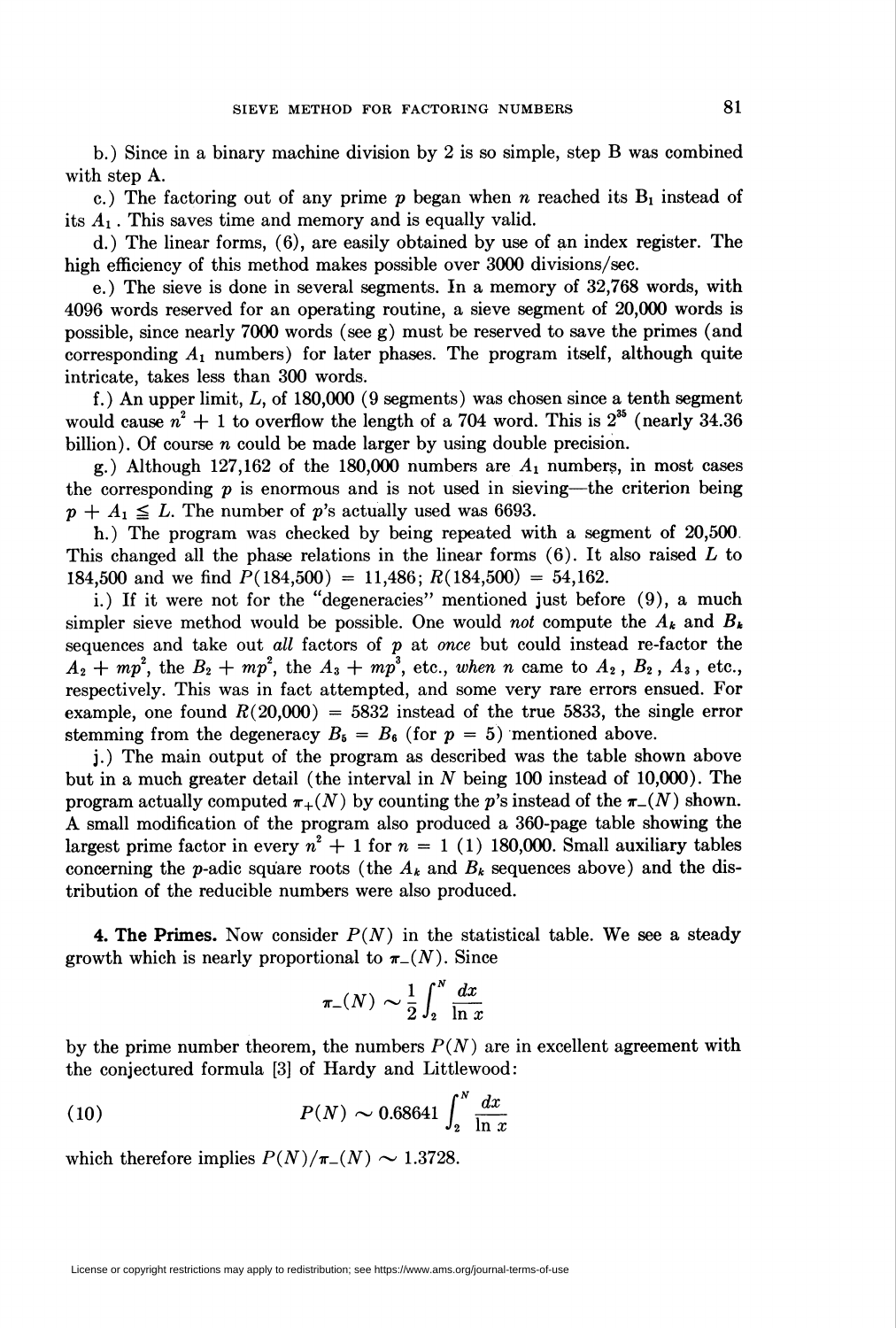## 82 DANIEL SHANKS

The constant in (10) is equal to the infinite product, taken over all odd primes,

$$
\frac{1}{2}\prod_{p=3}^{\infty}\left[1-\left(\frac{-1}{p}\right)(p-1)^{-1}\right],
$$

where  $(-1/p)$  is the Legendre symbol. It was computed by A. E. Western [4] who also verified the substantial correctness of  $(10)$  to  $N = 15,000$ . Since the infinite product converges too slowly, Western used a transformation of the product due to Littlewood. The following related formula is simpler:

(10a) 
$$
0.68641\dots = \frac{3}{4}\frac{\zeta(6)}{G\zeta(3)}\prod_{p=4m+1}\left(1+\frac{2}{p^3-1}\right)\left(1-\frac{2}{p(p-1)^2}\right).
$$

Here G is Catalan's constant, and the product is taken over the  $\pi_+$  primes. More rapid convergence may be obtained by multiplying through by the identity:

(10b) 
$$
1 = \left[\frac{17}{16} \frac{\zeta(8)}{L(4)\zeta(4)} \prod_{p=4m+1} \left(1 + \frac{2}{p^4 - 1}\right)\right]^2
$$

where  $L(4) = \sum_{0}^{\infty} (-1)^{n} (2n + 1)^{-4}$ . With this improvement, the first two p's, i.e., 5 and 13, already suffice to yield the five decimal places shown.

Among the Gaussian integers,  $a + bi$ , the Gaussian primes on the positive real axis are those of the form  $4m - 1$ , and thus are those counted by  $\pi_{-}(N)$ . On the other hand,  $n + i$  is a Gaussian prime if and only if  $n^2 + 1$  is a rational prime. Therefore, the column headed " $P(N)/\pi_{-}(N)$ " shows that the +1 horizontal line in the Gauss plane (and therefore also the  $-1$ ) has about a 37 percent greater density of primes than the axis has. (For an attractive picture of these primes see van der Pol's Tea Cloth, [5].)

It is of interest to mention briefly the "Gaussian twin" primes, i.e., those where  $(n-1)^2 + 1$  and  $(n + 1)^2 + 1$  are both prime. They are not at all rare. In the last block of 1000 numbers with  $L = 184,500$ , we find no less than 9 pairs, namely:  $n = 183585; 183635; 183685; 184055; 184075; 184145; 184185; 184325;$  and 184495. The last pair, 34038036037 and 34038774017, were the largest primes obtained by this program. The conjecture suggests itself that there are infinitely many such "twins."

It may also be mentioned that (although they were not particularly sought) the program yielded a very large collection of "large" primes, i.e., those over 10 digits. Not only are 4830 of the  $n^2 + 1$  "large" primes, but many others are equal to twice a "large" prime. For example,  $184499^2 + 1 = 2.17019940501$ .

5. The Reducible and Irreducible Numbers. A reducible number,  $r$ , is a positive integer whose arctangent is a linear combination, with integer coefficients, of the arctangents of smaller positive integers:

(11) 
$$
\tan^{-1} r = \sum_{n=1}^{r-1} a_n \tan^{-1} n.
$$

If no such linear combination is possible, the number is *irreducible* [6]. For example, since

$$
\tan^{-1} 3 = 3 \tan^{-1} 1 - \tan^{-1} 2,
$$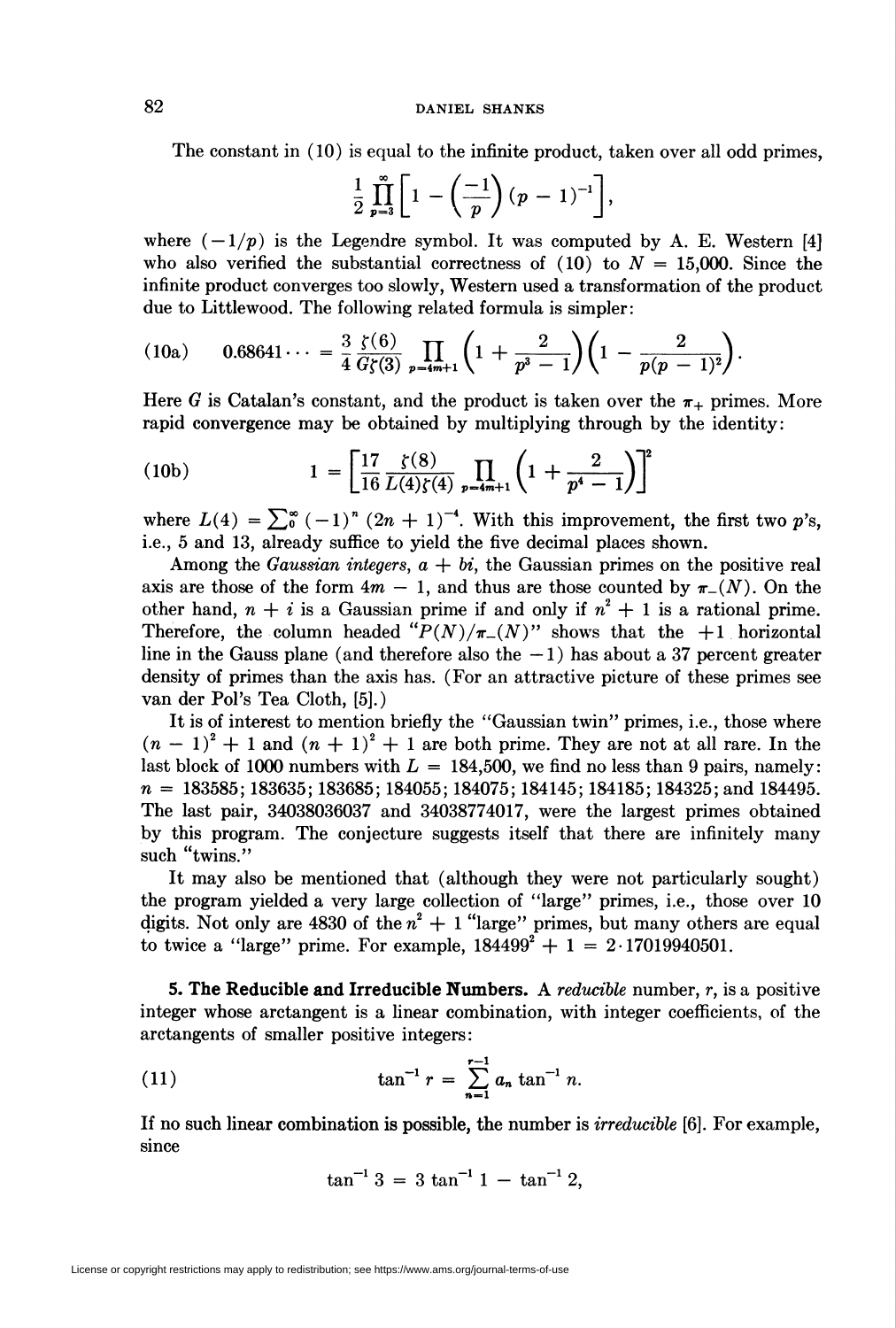3 is reducible. So are 7 and 8, while 1, 2, 4, 5, 6, 9, and 10 are irreducible. (If we replace the arctangent function in (11) with the logarithm, we would be defining composites and primes instead, so that the irreducibles can be thought of as the quadratic analogue of the primes.) John Todd showed  $[6]$  that r is reducible if and only if the greatest prime factor of  $r^2 + 1$  is less than 2r. For each irreducible, n, (other than 1), there is thus a unique prime  $p > 2n$  which is the greatest prime factor of  $n^2 + 1$ . [6, p. 526]; and this is the  $1 - 1$  correspondence indicated above between  $A_1$  and p.  $A_1$  numbers are therefore irreducible, and all others except 1 are reducible. This includes all  $A_2$ ,  $A_3$ ,  $\cdots$ , all  $B_1$ ,  $B_2$ ,  $\cdots$ , and some numbers, such as 21, which are neither  $A_k$  nor  $B_k$ .

6. The Density of Reducibles (Heuristic). If  $R(N)$  is the number of reducibles  $\leq N$ , and  $\delta_R(N) = R(N)/N$ , and if  $\lim_{N\to\infty} \delta_R(N)$  exists, we call this limit the density of the reducible numbers, and write it  $\delta_R$ .

(12) 
$$
\delta_R = \lim_{N \to \infty} R(N)/N, \text{ if it exists.}
$$

However, its existence is still unsettled, as is the older, and somewhat related question :

(13) 
$$
\text{Does } P(N) \to \infty
$$

Early counts of the reducible numbers up to 5000, by J. C. P. Miller and Todd, [6], [7], [8], were based on Todd's criterion [6] and Wrench's table [2], and indicated that  $\delta_R(N)$  persisted in the vicinity of 0.29. The present paper extends N to 184,500 and shows a continuance of this state of affairs with a slow growth (in the mean) to about 0.293.

Chowla and Todd [7] have proved that if  $C(N)$  is the number of numbers  $n \leq N$  for which the greatest prime factor of n is greater than  $2\sqrt{n}$ , then the  $\lim_{N\to\infty}$   $C(N)/N$  exists and equals  $\ln 2 = 0.693\cdots$ . But note that here *n* ranges through all numbers, not just those of the form  $m^2 + 1$ . If this latter class of numbers constituted a good sample of all the numbers as regards factorization properties, (with a rigorous definition!) it would follow from  $2\sqrt{m^2 + 1} \sim 2m$ and Todd's criterion of reducibility that  $\delta_R$  does exist and is equal to 1 – ln 2 =  $0.30685...$ 

But, if such a deduction were possible, it would probably also follow from the same line of reasoning (good sample concept) that the mean *local* density of primes of the form  $m^2 + 1$ , like that of the ordinary prime sequence, would be

$$
\frac{1}{\ln (m^2+1)} \sim \frac{1}{2 \ln m}
$$

and thus

$$
P(N) \sim \frac{1}{2} \int_2^N \frac{dm}{\ln m} \sim \pi_-(N).
$$

Now in fact we have seen that  $P(N)$  remains persistently and significantly higher. And this greater prevalence of primes is consistent with the smaller fraction of reducibles (.293 instead of .307) which is observed. It is, of course, not precluded that  $\delta_R(N)$  will rise to .307 for very much larger N. Its slow growth, mentioned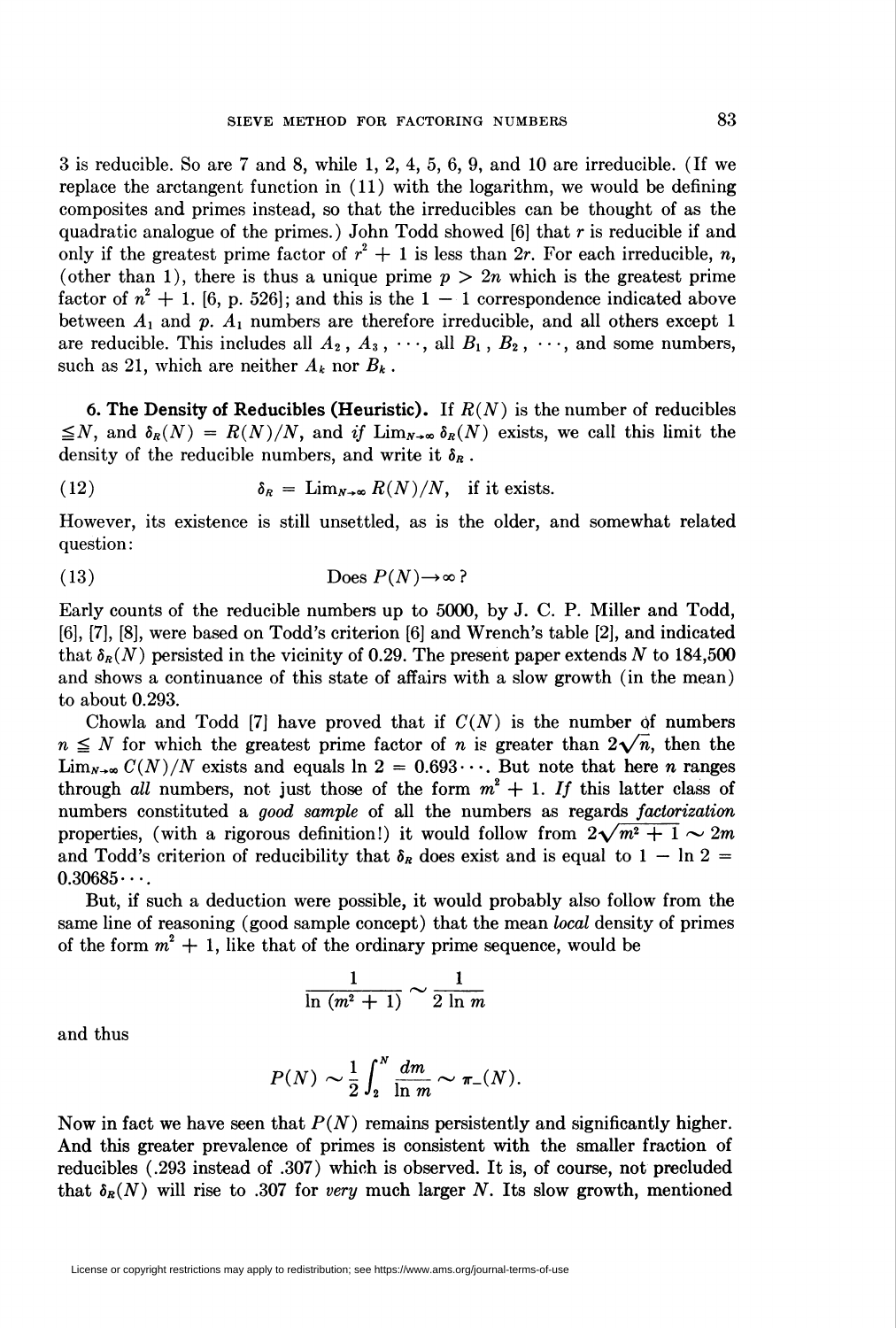above, seems to be of order of  $a/\ln N$  and to be associated with the falling off in the mean local density of the excess primes,  $P(N) - \pi_{-}(N)$ . This (average) increase of  $\delta_R(N)$  hardly shows in the Table since  $\ln N$  changes so slowly and the fluctuations are almost of the same size. Nonetheless it is there and may carry  $\delta_R(N)$  nearly up to 0.307.

The gross facts on which any attempted assessment of the "good sample" concept must be based are these. The  $n^2 + 1$  numbers have only about  $\frac{1}{2}$  of all primes, [9], as possible factors, but in "compensation" these factors occur twice as often (see (6) above). While this may suggest a factorability of the same order of magnitude, certainly no more exact equivalence is implied.

Assuming the future establishment of  $R(N) \sim \delta_R N$ , the (deeper?) question of  $O(R(N) - \delta_R N)$  will arise. Concerning this question—that of the *uniformity* of the distribution of the reducibles—the following table and figure are informative. Each of the 1800 intervals of 100 numbers:

$$
100m < n \leq 100(m+1) \quad (m = 0, 1, \cdots, 1799)
$$

has at least 17 reducible numbers and at most 42. The 52,837 reducibles  $\leq$  180,000 are distributed as follows:

| $r$ , no. of reducibles  |  |                                      |  |  |  |  |                                                       |  |
|--------------------------|--|--------------------------------------|--|--|--|--|-------------------------------------------------------|--|
| $\nu$ , no. of intervals |  |                                      |  |  |  |  | $5  6  5  13  22  29  69  82  93  127  154  147  167$ |  |
|                          |  |                                      |  |  |  |  |                                                       |  |
|                          |  | 179 140 147 130 93 72 41 31 16 16 11 |  |  |  |  |                                                       |  |

In the Figure a bar graph of this distribution is compared with a binomial distribution,  $\nu(r)$ :

(14) 
$$
\nu = 1800 \frac{100!}{r!(100-r)!} (0.2935)^r (0.7065)^{100-r}
$$

where the "probability," 0.2935, was taken to be the final value of the mean density,  $\delta_R(180,000)$ .

7. P-adic Numbers and Degeneracy. The sequence of the partial sums of the infinite series:

$$
(15) \hspace{3.1em} A_1 + \sum_{k=1}^{\infty} C_k p^k,
$$

where p is a prime of the form  $4m + 1$  and  $A_1$  and the  $C_k$  are determined by (1) through  $(4)$ , is a *convergent* sequence in the *p-adic sense*. (See [10] for an elementary account of  $p$ -adic valuation.) Since it converges, it represents a  $p$ -adic number, namely, one of the two values of  $\sqrt{-1}$ . This sequence, it is seen from (5), is the sequence  $A_k$ . The other sequence,  $B_k$ , converges in the p-adic sense to the other  $\sqrt{-1}$  and their sum,  $A_k + B_k$ , converges in the p-adic sense to 0.

As an example, take  $p = 5$ , and  $A_k = 2, 7, 57, 182,$  etc., as above. If we write them in the quinary system we see that they represent the sequence obtained from the 5-adic number

(16) 
$$
\cdots 3140223032431212 = \sqrt{-1}
$$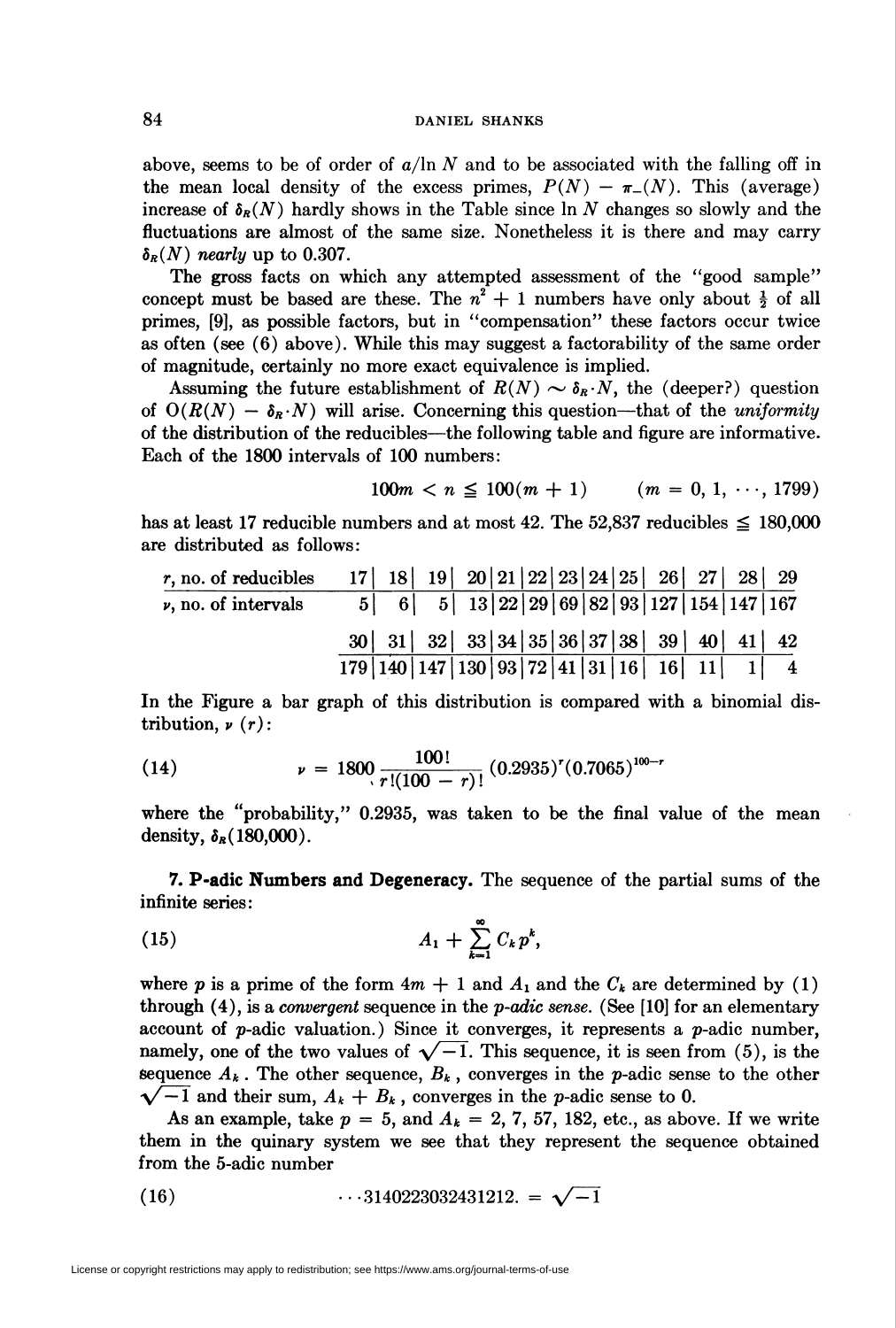## SIEVE METHOD FOR FACTORING NUMBERS 85



Fig. 1.—Distribution of the reducible numbers between 1 and 180,000 into the 1800 intervals of 100.

by starting at the quinary point and taking more and more places to the left. If we take  $k$  places and carry the computation to at least  $k$  places we find that

$$
A_k^2 + 1 = \underbrace{\cdots 000 \cdots 00}_{k \text{ zeroes}}.
$$

so that  $A_k^2 + 1$  is divisible by  $p^k$  and  $A_k$  is an approximation to  $\sqrt{-1}$  correct (*p*-adic sense) to k places. Similarly the  $B_k$  sequence gives the complement:

(17) 
$$
\cdots 1304221412013233. = -\sqrt{-1}.
$$

The point of this review is to indicate, first, that the degeneracy  $B_6 = B_6 =$ 1068 mentioned above (9) is associated with the last zero digit in (17). That is,  $B_5 = 13233$  (quinary) and so is  $B_6$ . Similarly from the zero digits of (16) we find that  $A_9 = A_8$  and  $A_{13} = A_{12}$ . Since an irrational p-adic cannot have periodic digits, [10, p. 196], it is reasonable to conjecture that the digits are "normal." This would imply that degenerates appear infinitely often in every  $A_k$  and  $B_k$  sequence for every p, and further that we should expect multiple degenerates,  $A_k =$  $A_{k+1} = A_{k+2}$ , etc. For all that, aside from the  $B_5 = B_6 = 1068$  for  $p = 5$  and the  $A_3 = A_4 = 239$  for  $p = 13$  already mentioned, there are no other degenerates  $\leq$ 180,000.

8. The Difficulty of the Unsettled Questions. It has often been remarked that questions like (13) are "very difficult." The intent of this section is to assess this difficulty. We do this by comparing the very simple Eratosthenes sieve for the